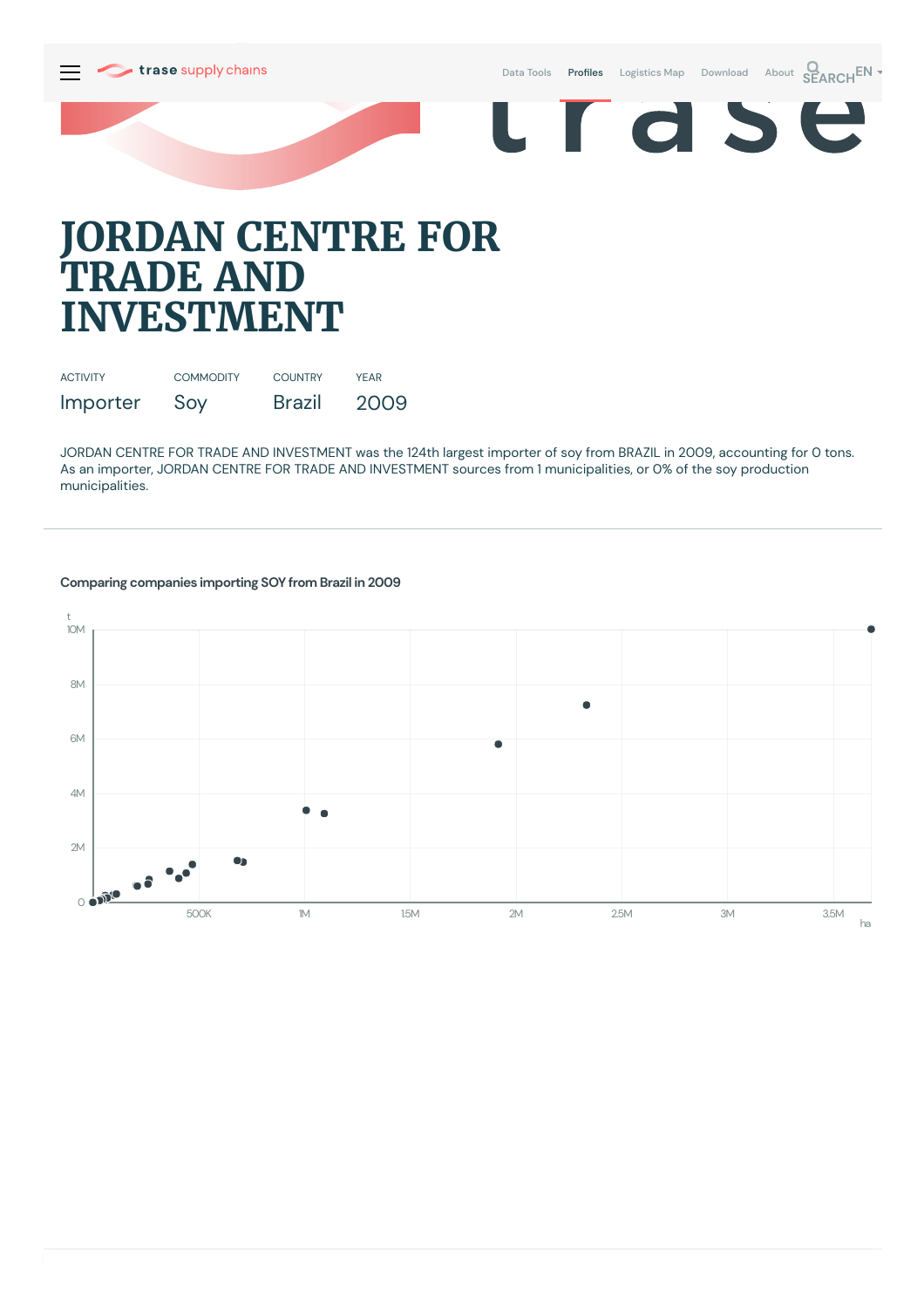



## Trase is a partnership between

Stockholm [Environment](https://sei-international.org/)

2M

ð

4M

Ċ

 $\bullet$ 

6M

In close collaboration with many others. Click for more [information](https://www.trase.earth/about/) about our partners and funders.

| Home             | <b>Supply Chains</b>  | Finance     | Insights            |
|------------------|-----------------------|-------------|---------------------|
| <b>Resources</b> | Data Tools            | Explore     | <b>Yearbook</b>     |
| About            | Profiles              | Search      | Collections         |
| Contact us       | <b>Logistics Maps</b> | Watchlists  | <b>Publications</b> |
|                  | Downloads             | Methodology |                     |
|                  |                       | <b>FAOs</b> |                     |

## **Sign up for our Newsletter**

Enter your email...



**I understand**